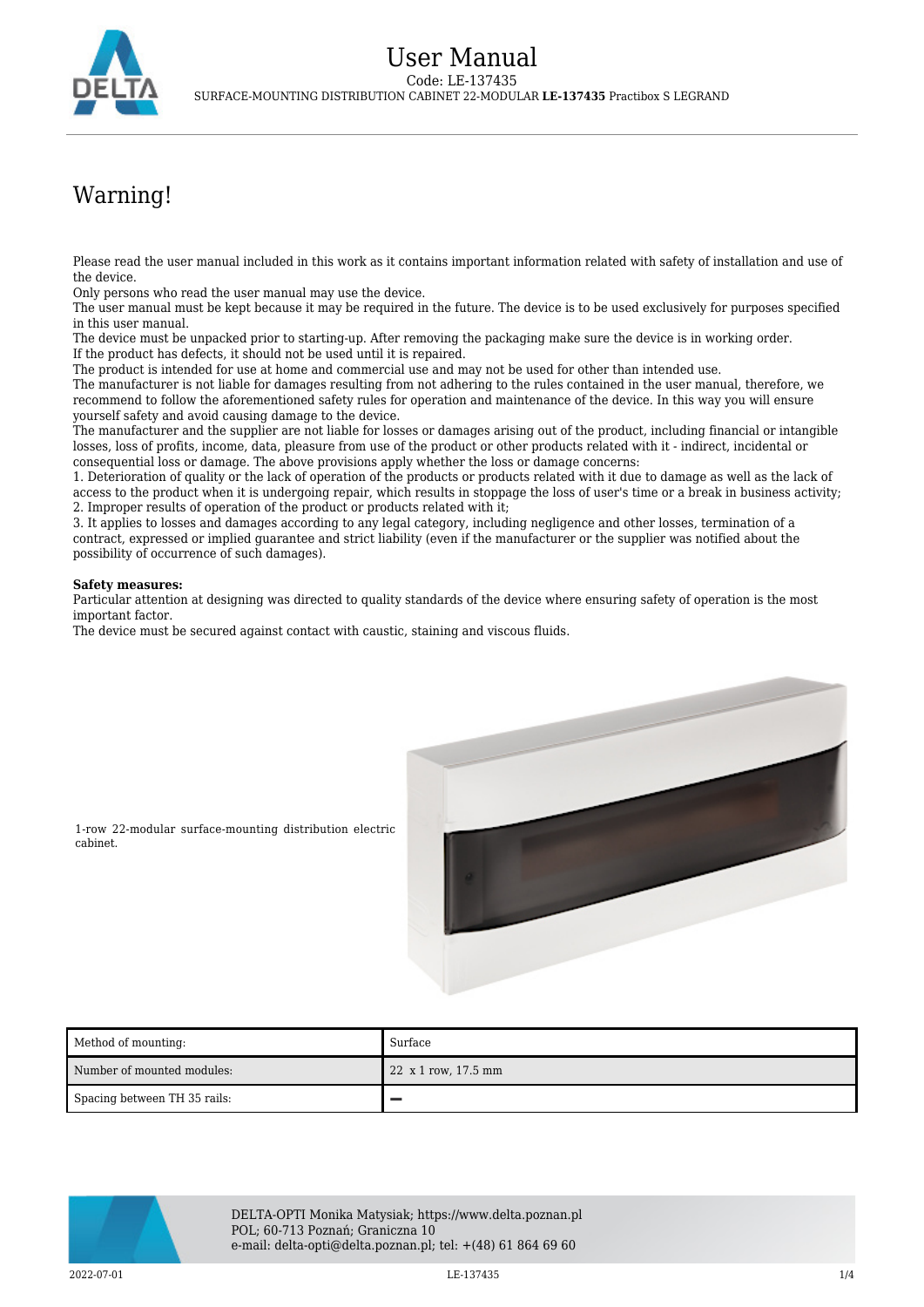

| Transparent door:      | ✓                                                                                                                 |
|------------------------|-------------------------------------------------------------------------------------------------------------------|
| Main features:         | • Removable chassis with TH 35 rails<br>· Isolated shield mounting with screws<br>• Equipped with terminal blocks |
| Equipment:             | • Terminal blocks<br>$2 pcs : 1 x 25 mm^2 + 16 x 16 mm^2$                                                         |
| Material:              | Self-extinguishing                                                                                                |
| Color:                 | White                                                                                                             |
| "Index of Protection": | IP40                                                                                                              |
| IK rating:             | IK07                                                                                                              |
| Complies with norms:   | IEC/EN 62208, IEC/EN 61439-3                                                                                      |
| Weight:                | 1.38 kg                                                                                                           |
| Dimensions:            | 508 x 236 x 107 mm                                                                                                |
| Manufacturer / Brand:  | LEGRAND                                                                                                           |
| Guarantee:             | 2 years                                                                                                           |

## Front view:



## Internal view of the housing:



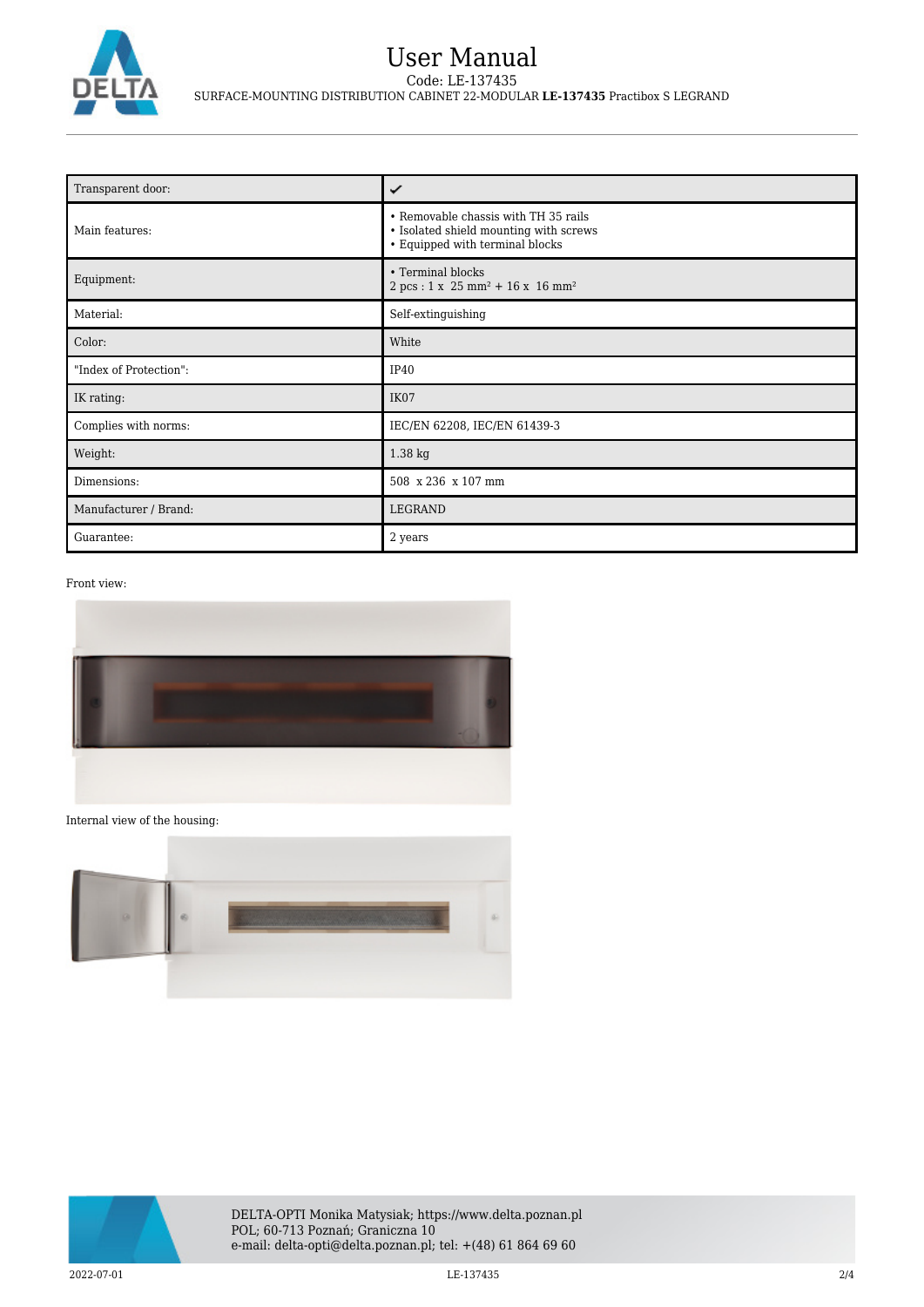





Connecting terminals view:



Mounting side view:



DELTA-OPTI Monika Matysiak; https://www.delta.poznan.pl POL; 60-713 Poznań; Graniczna 10 e-mail: delta-opti@delta.poznan.pl; tel: +(48) 61 864 69 60

 $\rm LE\text{-}137435$   $\rm LE\text{-}137435$   $\rm3/4$